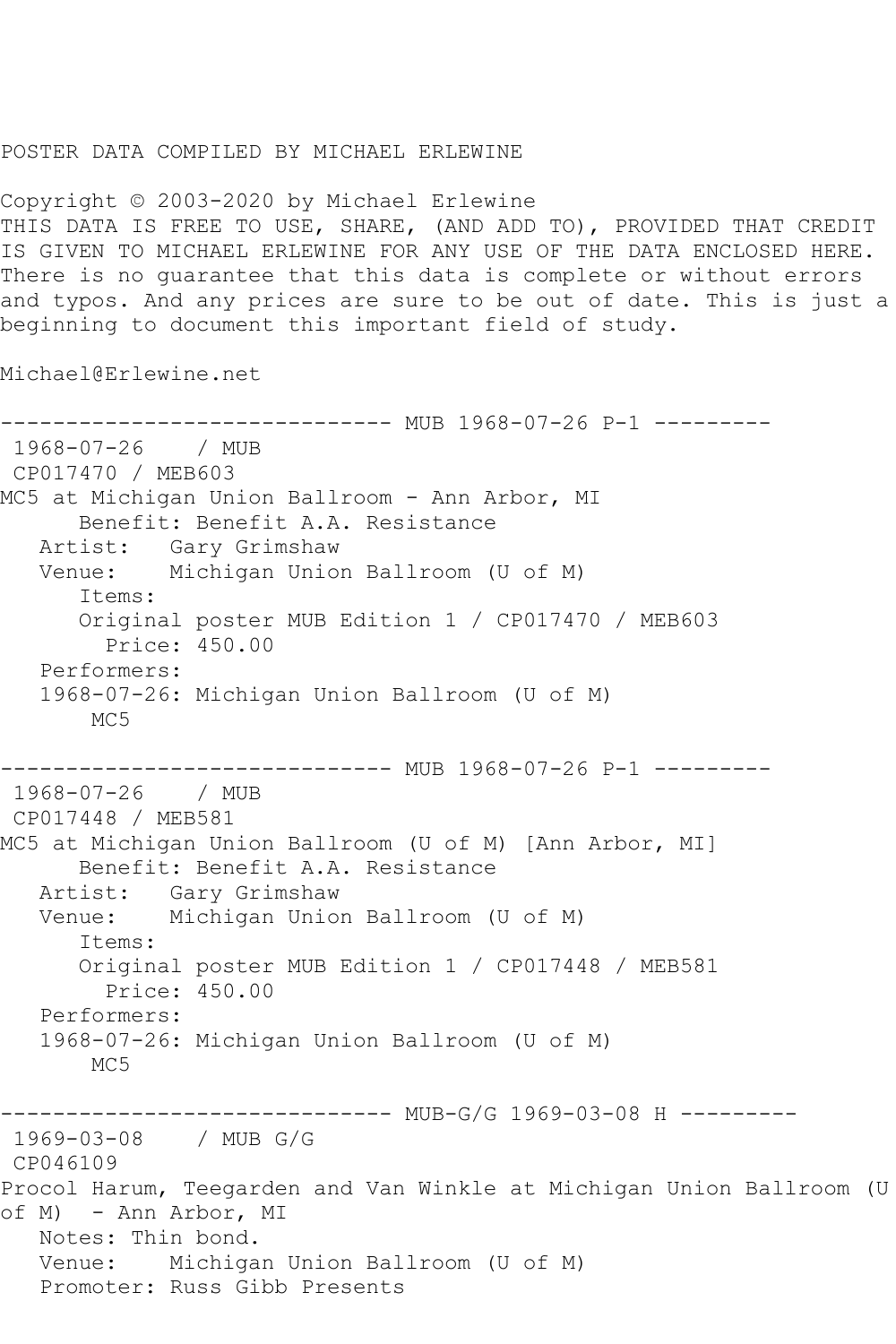```
 Items:
       Handbill MUB-G/G / CP046109
         Description: 1 original (5-3/8 x 8-1/2)
       Handbill MUB-G/G Edition 1 / CP013347 / G-G-690308-OHB-A
         Description: 1 original (5-3/8 x 8-1/2)
    Performers:
    1969-03-08: Michigan Union Ballroom (U of M)
        Procol Harum / Teegarden and Van Winkle
              ----------------- MUB-G/G 1969-03-08 H-1 ---------<br>/ MUB G/G
1969 - 03 - 08CP004502 / CD05741
Procol Harum, Teegarden and Van Winkle at Michigan Union Ballroom (U 
of M) - Ann Arbor, MI
   Notes: Thin bond.
   Venue: Michigan Union Ballroom (U of M)
   Promoter: Russ Gibb Presents
       Items:
       Handbill MUB-G/G / CP046108 (5-1/2 x 8-1/2)
       Handbill MUB-G/G Edition 1 / CP004502 / CD05741 (5-1/2 x 8-
1/2)
   Performers:
    1969-03-08: Michigan Union Ballroom (U of M)
        Procol Harum / Teegarden and Van Winkle
                   ------------ MUB 1969-12-09 P-1 ---------
1969-12-09 / MUB 
CP017643 / MED689B
Up, Shiva at Michigan Union Ballroom (U of M) - Ann Arbor, MI
  Benefit: Free the Ann Arbor 6! Benefit<br>Venue: Michigan Union Ballroom (U of M
            Michigan Union Ballroom (U of M)
       Items:
       Original poster MUB Edition 1 / CP017643 / MED689B
    Performers:
    1969-12-09: Michigan Union Ballroom (U of M)
        Up / Shiva / John Froines / Ken Cockerel
                     ---------- MUB 1970-11-22 H ---------
1970-11-22 / MUB 
CP044456
SRC, Up at Union Ballroom - Ann Arbor, MI
    Artist: Gary Grimshaw
   Venue: Michigan Union Ballroom (U of M)
    Promoter: Friends of the White Panthers
       Items:
       Original poster MUB Edition 1 / CP017704 / MED715
       Handbill MUB / CP044456
```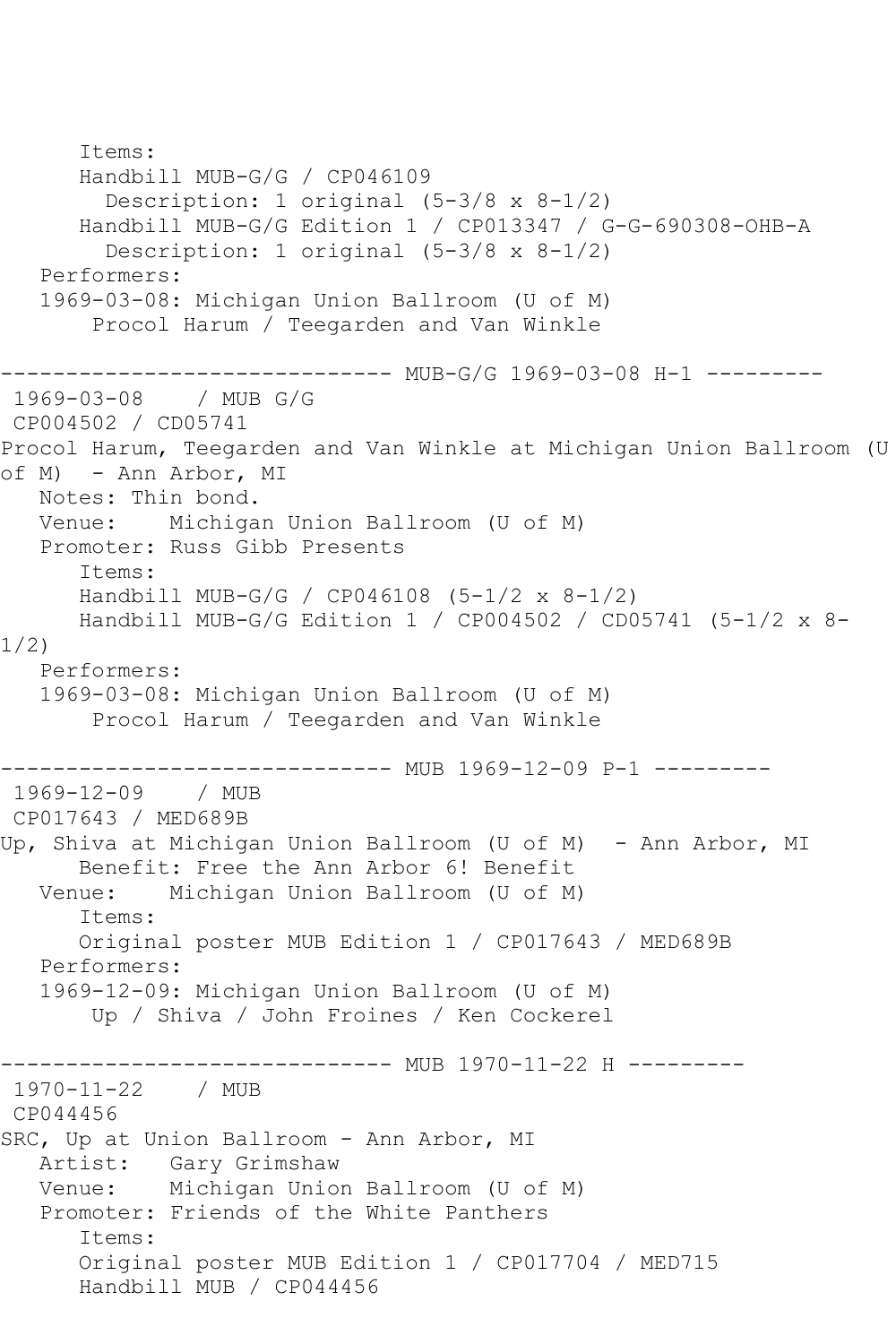```
 Performers:
    1970-11-22: Michigan Union Ballroom (U of M)
        SRC - Scot Richard Case / Up / Brat / Carnal Kitchen / David 
Sinclair / Jerry Lubin
                    ----------- MUB 1970-12-27 P-1 ---------
1970-12-27 / MUB 
CP010184 / CS05278
Guardian Angel, Thndercloud at Union Ballroom - Ann Arbor, MI
  Artist: Gary Grimshaw<br>Venue: Michigan Unio
             Michigan Union Ballroom (U of M)
       Items:
       Original poster MUB Edition 1 / CP010184 / CS05278
         Price: 50.00
        MUB / CP017592 / MED669B
   Performers:
    1970-12-27: Michigan Union Ballroom (U of M)
        Guardian Angel / Thndercloud / Orenda / Up
------------------------------ MUB 1971-01-17 H ---------
1971-01-17 / MUB 
CP044827
Mitch Ryder, Up at Union Ballroom - Ann Arbor, MI
 Artist: Gary Grimshaw
 Venue: Michigan Union Ballroom (U of M)
   Promoter: Friends of the White Panthers
       Items:
       Handbill MUB / CP044827
       Handbill MUB Edition 1 / CP017703 / MED714B
        MUB / CP017721 / MED732B
   Performers:
    1971-01-17: Michigan Union Ballroom (U of M)
        Mitch Ryder / Up / Brat
                    ---------- MUB 1971-03-19 P-1 ---------
1971-03-19 / MUB 
CP017354 / MEB486
Black Liberation Week: CJQ at Michigan Union Ballroom
   Venue: Michigan Union Ballroom (U of M)
       Items:
       Original poster MUB Edition 1 / CP017354 / MEB486
    Performers:
    1971-03-19: Michigan Union Ballroom (U of M)
        CJQ
          ------------------------------ MUB 1971-04-15 P-1 ---------
1971-04-15 / MUB
```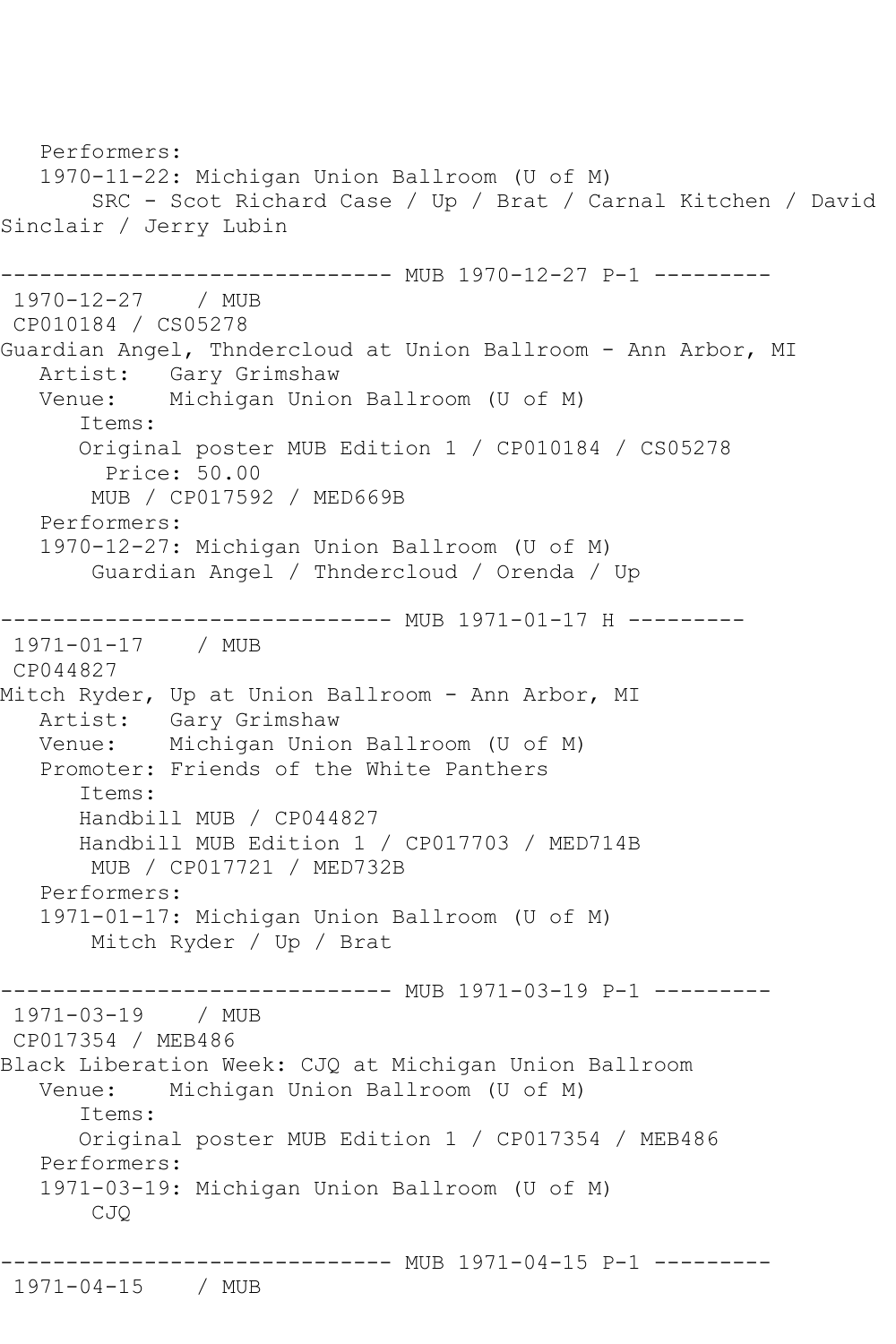CP017821 / MED799A Up, Brat at Union Ballroom - Ann Arbor, MI Artist: Rainbow Graphics Venue: Michigan Union Ballroom (U of M) Items: Original poster MUB Edition 1 / CP017821 / MED799A Performers: 1971-04-15: Michigan Union Ballroom (U of M) Up / Brat / Buffoon ------------------------------ MUB 1971-05-07 P-1 --------- 1971-05-07 / MUB CP010012 / CS05107 Up, Guardian Angel at Union Ballroom - Ann Arbor, MI Artist: Gary Grimshaw Venue: Michigan Union Ballroom (U of M) Items: Original poster MUB Edition 1 / CP010012 / CS05107 Performers: 1971-05-07: Michigan Union Ballroom (U of M) Up / Guardian Angel / Brat ----------------- MUB 1971-05-07 H ----------<br>/ MUB 1971-05-07 CP044823 Up, Guardian Angel at Union Ballroom - Ann Arbor, MI Artist: Gary Grimshaw Venue: Michigan Union Ballroom (U of M) Items: Handbill MUB / CP044823 Handbill MUB Edition 1 / CP016915 / MEB098C MUB / CP016920 / MEB101A Performers: 1971-05-07: Michigan Union Ballroom (U of M) Up / Guardian Angel / Brat ------------------------------ MUB 1971-05-14 P-1 --------- 1971-05-14 / MUB CP010011 / CS05106 Commander Cody and his Lost Planet Airmen, Up at Union Ballroom - Ann Arbor, MI Artist: Gary Grimshaw Venue: Michigan Union Ballroom (U of M) Items: Original poster MUB Edition 1 / CP010011 / CS05106 Performers: 1971-05-14 1971-05-20: Michigan Union Ballroom (U of M)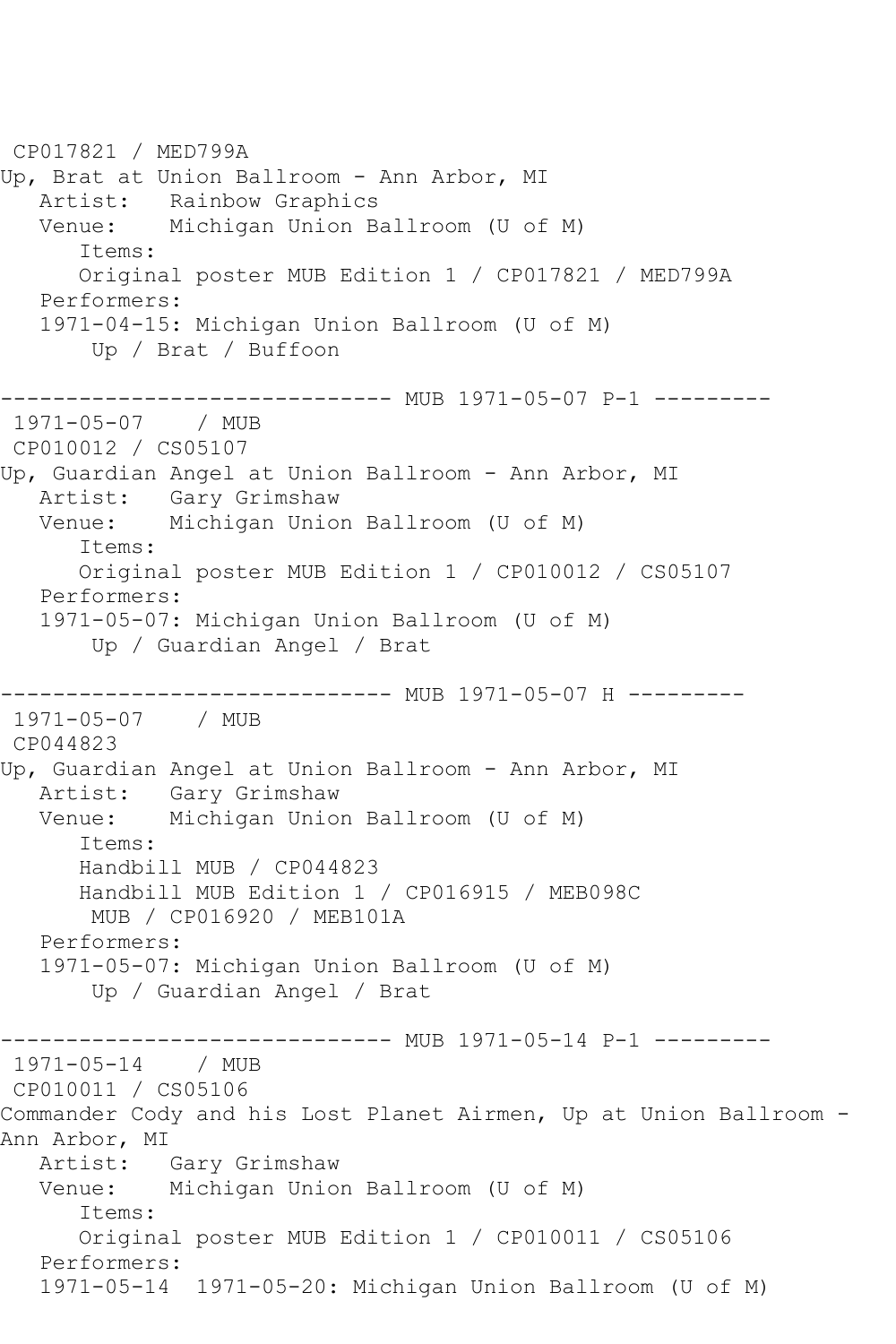Commander Cody and his Lost Planet Airmen / Up ------------------------------ MUB 1971-05-21 P-1 --------- 1971-05-21 / MUB CP016893 / MEB088A Commander Cody and his Lost Planet Airmen, Up at Union Ballroom (U of M) Notes: Gary Grimshaw: That is mine. Benefit: John Sinclair Freedom Fund, Ann Arbor Sun Artist: Gary Grimshaw<br>Venue: Michigan Unio Michigan Union Ballroom (U of M) Items: Original poster MUB Edition 1 / CP016893 / MEB088A MUB / CP016892 / MEB087B MUB / CP017758 / MED764B Performers: 1971-05-21: Michigan Union Ballroom (U of M) Commander Cody and his Lost Planet Airmen / Up / Carnal Kitchen ---------------------------- MUB 1971-05-28 H-1 ---------1971-05-28 / MUB CP010186 / CS05280 Sunday Funnies, Silver Hawk at Union Ballroom (U of M) Benefit: John Sinclair Freedom Fund Event: Free John Now!!! at the Union Ballroom Artist: Gary Grimshaw Venue: Michigan Union Ballroom (U of M) Items: Handbill MUB / CP044393 Handbill MUB Edition 1 / CP010186 / CS05280 MUB / CP004055 / CD04464 MUB / CP014367 / MARM171 MUB / CP016895 / MEB089A MUB / CP017756 / MED763B Performers: 1971-05-28: Michigan Union Ballroom (U of M) Sunday Funnies / Silver Hawk / Up / Delta R.J. / Bad Foot Blues Band ------------------------------ MUB 1971-08-03 P-1 --------- 1971-08-03 / MUB CP017748 / MED756 Free John Now! Amboy Dukes, Up at Union Ballroom Artist: Gary Grimshaw Venue: Michigan Union Ballroom (U of M) Items: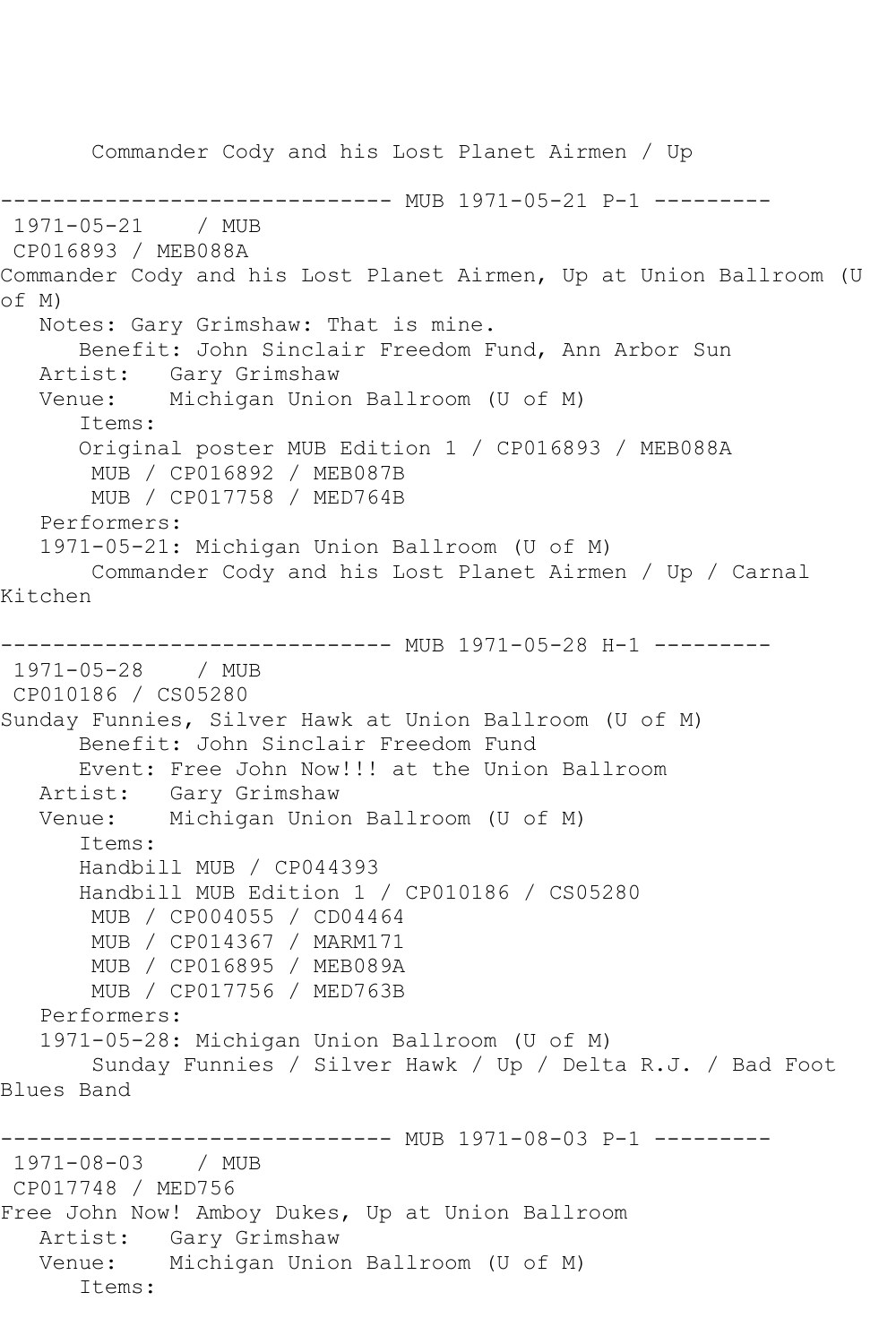```
 Original poster MUB Edition 1 / CP017748 / MED756
    Performers:
    1971-08-03: Michigan Union Ballroom (U of M)
        Amboy Dukes / Up / Brat / Otis
                    ----------- MUB 1971-08-03 P-1 ---------
1971-08-03 t / MUB 
CP016894 / MEB088B
Amboy Dukes, Up at Union Ballroom - Ann Arbor, MI
  Event: Rock and roll to Free John Now!<br>Artist: Gary Grimshaw
            Gary Grimshaw
   Venue: Michigan Union Ballroom (U of M)
       Items:
       Original poster MUB Edition 1 / CP016894 / MEB088B
        MUB / CP004043 / CD04452
        MUB / CP017757 / MED764A
        MUB / CP018604 / THJME0102
    Performers:
    1971-08-03 tu: Michigan Union Ballroom (U of M)
        Amboy Dukes / Up / Brat / Otis
                     ---------- MUB 1971-08-20 H-1 ---------
1971-08-20 / MUB 
CP004509 / CD05748
Up, Guardian Angel at Union Ballroom (U of M)
   Notes: Gary Grimshaw: That was a collaboration between me and 
Billy Goodson, who lived in the White Panther House. Billy did the
lettering; I did the joint.
       Benefit: Joint Benefit!
   Artist: Gary Grimshaw
   Venue: Michigan Union Ballroom (U of M)
       Items:
       Handbill MUB / CP010006 / CS05101
       Handbill MUB / CP004064 / CD04473
       Handbill MUB Edition 1 / CP004509 / CD05748
        MUB / CP016898 / MEB090B
        MUB / CP017759 / MED765
    Performers:
    1971-08-20: Michigan Union Ballroom (U of M)
        Up / Guardian Angel / Brat / Carnal Kitchen
                  ------------------------------ MUB 1971-08-23 P-1 ---------
1971-08-23 / MUB 
CP017021 / MEB151
White Panther at Union Ballroom
   Notes: Gary Gimshaw: I did not do this.
   Venue: Michigan Union Ballroom (U of M)
```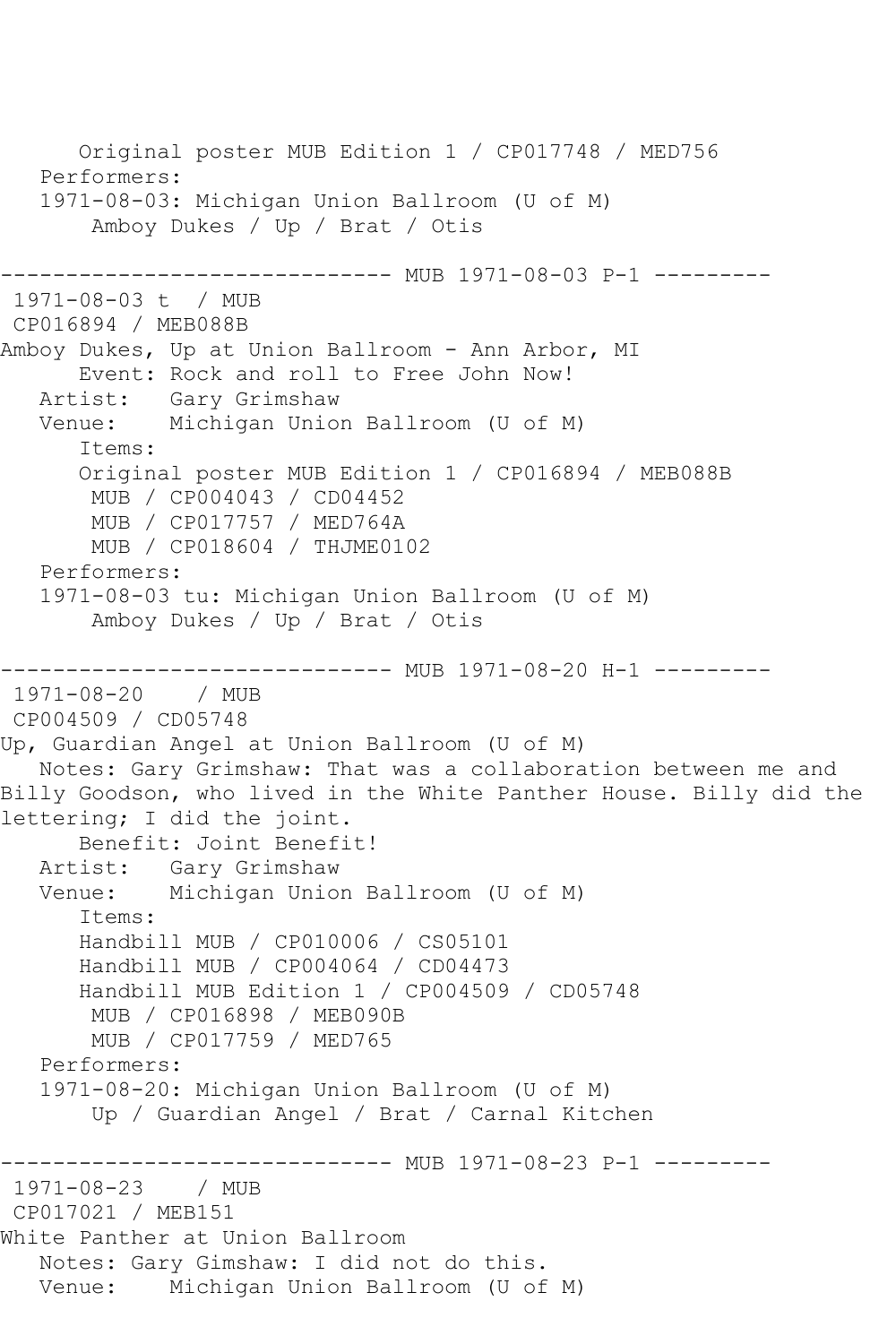Items: Original poster MUB Edition 1 / CP017021 / MEB151 Performers: 1971-08-23: Michigan Union Ballroom (U of M) J.C. Crawford / White Panther / Kenny Cockrel / Pun Plamondon / Genie Plamondon / Gary Wilson / Skip Taube ------------------------------ MUB 1971-09-17 P-1 --------- 1971-09-17 / MUB CP010001 / CS05096 Poem for John at Union Ballroom - Ann Arbor, MI Artist: Gary Grimshaw<br>Venue: Michigan Unio Michigan Union Ballroom (U of M) Items: Original poster MUB Edition 1 / CP010001 / CS05096 Performers: 1971-09-17 1971-09-30: Michigan Union Ballroom (U of M) ------------------------------ MUB 1971-09-22 H --------- 1971-09-22 / MUB CP044817 SRC, Catfish at Union Ballroom - Ann Arbor, MI Benefit: John Sinclair Freedom Fund Artist: Gary Grimshaw<br>Venue: Michigan Unio Michigan Union Ballroom (U of M) Items: Handbill MUB / CP044817 Handbill MUB Edition 1 / CP017751 / MED759 MUB / CP016906 / MEB094B Performers: 1971-09-22: Michigan Union Ballroom (U of M) SRC - Scot Richard Case / Catfish / Up / Geyda ------------------------------ MUB 1971-10-30 H-1 --------- 1971-10-30 / MUB CP010156 / CS05250 Detroit, Mitch Ryder at Michigan Union Ballroom (U of M) - Ann Arbor, MI<br>Artist: Rainbow Graphics Venue: Michigan Union Ballroom (U of M) Items: Handbill MUB Edition 1 / CP010156 / CS05250 MUB / CP017718 / MED730B MUB / CP017822 / MED799B Performers: 1971-10-30: Michigan Union Ballroom (U of M)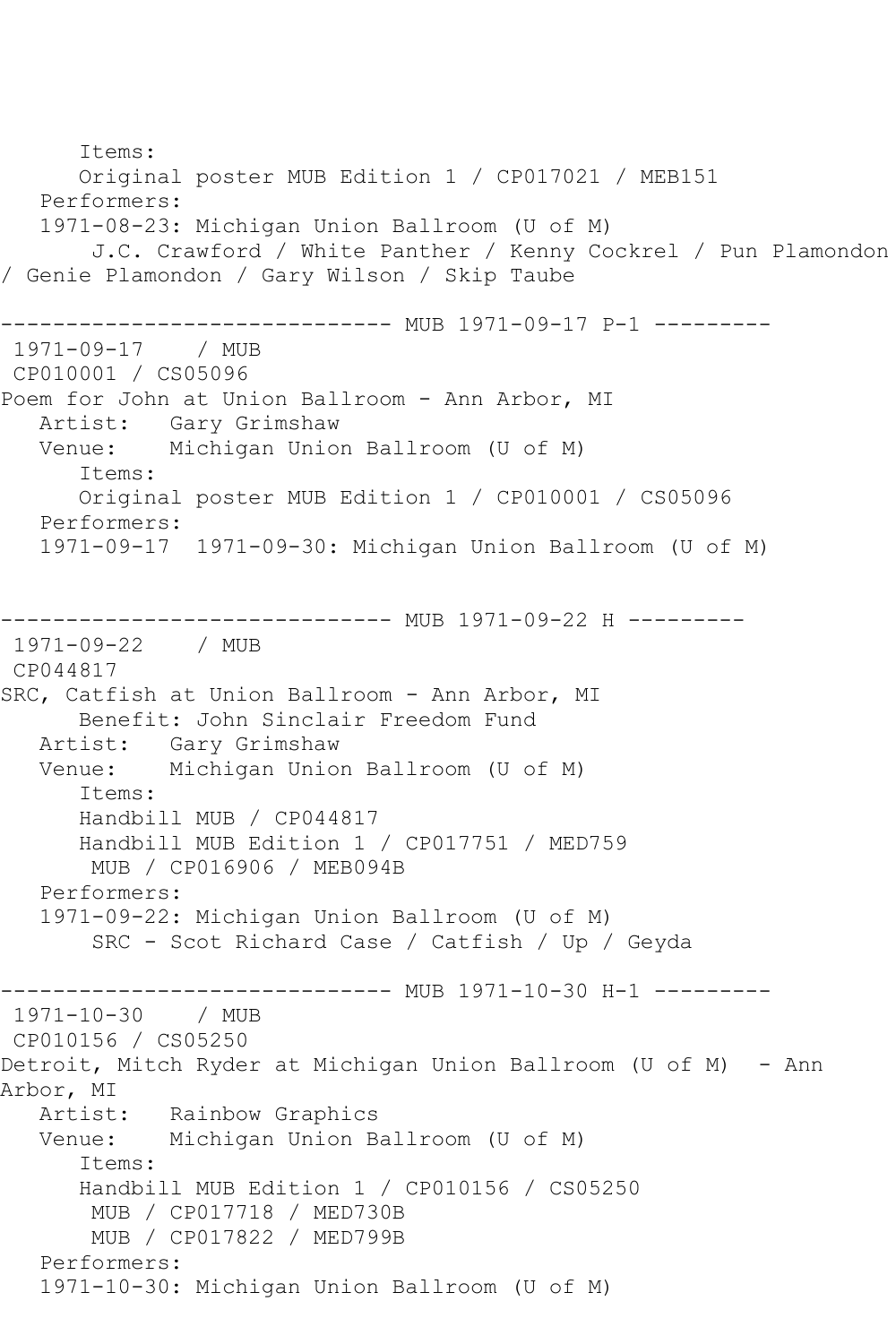Detroit / Mitch Ryder / Up / Brat / Mobius ------------------------------ MUB 1972-01-16 H-1 --------- 1972-01-16 / MUB CP044389 / MED702B Tribal Stomp! Tribal Council Week Schedule Artist: Gary Grimshaw Venue: Hill Auditorium Promoter: Ann Arbor Tribal Council Items: Handbill MUB Edition 1 / CP044389 / MED702B Price: 100.00 Performers: 1972-01-16: Hill Auditorium John Sinclair / Ed Sanders / Donald Hall 1972-01-18: Conspiracy 1972-01-19: Michigan Union Ballroom (U of M) John Sinclair / Up / Guardian Angel / Detroit 1972-01-20: Conspiracy ------------------------------ MUB 1972-02-27 H --------- 1972-02-27 / MUB CP044772 Up, Guardian Angel at Union Ballroom - Ann Arbor, MI Notes: Gary Grimshaw: flyer only. All these Union Ballroom shows. Through DayStar, we had like a permit to use the U o fM facilities for anything we wanted to do. Event: Voter Registration Boogie at the Union Ballroom Artist: Gary Grimshaw Venue: Michigan Union Ballroom (U of M) Items: Handbill MUB / CP044772 Handbill MUB Edition 1 / CP044375 / MARM168 MUB / CP004053 / CD04462 MUB / CP016980 / MEB122A MUB / CP017700 / MED713A Performers: 1972-02-27: Michigan Union Ballroom (U of M) Up / Guardian Angel / Thundercloud / Orenda ------------------------------ MUB 1972-04-01 P-1 --------- 1972-04-01 / MUB CP009996 / CS05091 Teegarden and Van Winkle, Silverhawk at Union Ballroom - Ann Arbor, MI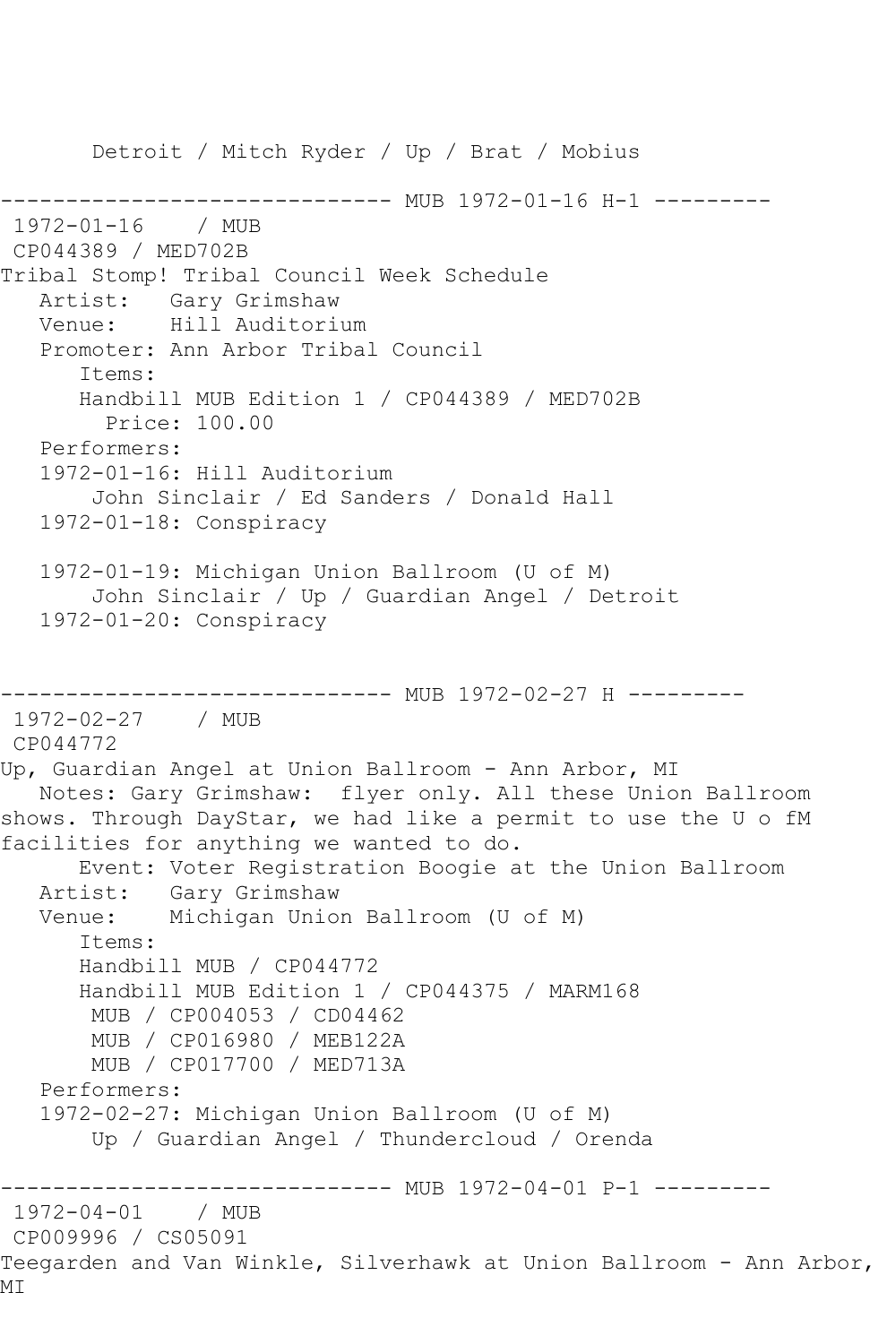Artist: Gary Grimshaw Venue: Michigan Union Ballroom (U of M) Items: Original poster MUB Edition 1 / CP009996 / CS05091 Price: 50.00 Performers: 1972-04-01 1972-04-02: Michigan Union Ballroom (U of M) Teegarden and Van Winkle / Silverhawk ------------------------------ MUB 1972-04-01 P-1 --------- 1972-04-01 / MUB CP016949 / MEB108A Election Boogie: Detroit at Union Ballroom Artist: Gary Grimshaw Venue: Michigan Union Ballroom (U of M) Items: Original poster MUB Edition 1 / CP016949 / MEB108A Price: 50.00 Performers: 1972-04-01 1972-04-02: Michigan Union Ballroom (U of M) Detroit / Spencer Davis / Wilderness Road / Guardian Angel / John Sinclair / Bob Rudnick 19zz-04-02: Teegarden and Van Winkle / Up / Silverhawk / Mc Anne Lavasseur ------------------------------ MUB 1972-07-28 H-1 --------- 1972-07-28 / MUB CP017814 / MED793A Commander Cody and his Lost Planet Airmen, Boogie Brothers at Union Ballroom - Ann Arbor, MI Artist: Rainbow Graphics Venue: Michigan Union Ballroom (U of M) Items: Handbill MUB / CP044397 Handbill MUB Edition 1 / CP017814 / MED793A Performers: 1972-07-28: Michigan Union Ballroom (U of M) Commander Cody and his Lost Planet Airmen / Boogie Brothers / Stone School Road ------------------------------ MUB 1972-08-05 P-1 --------- 1972-08-05 / MUB CP044346 Detroit, Guardian Angel at Union Ballroom (U of M) Notes: Gary Grimshaw: That's Amy Horowitz. Artist: Amy Horowitz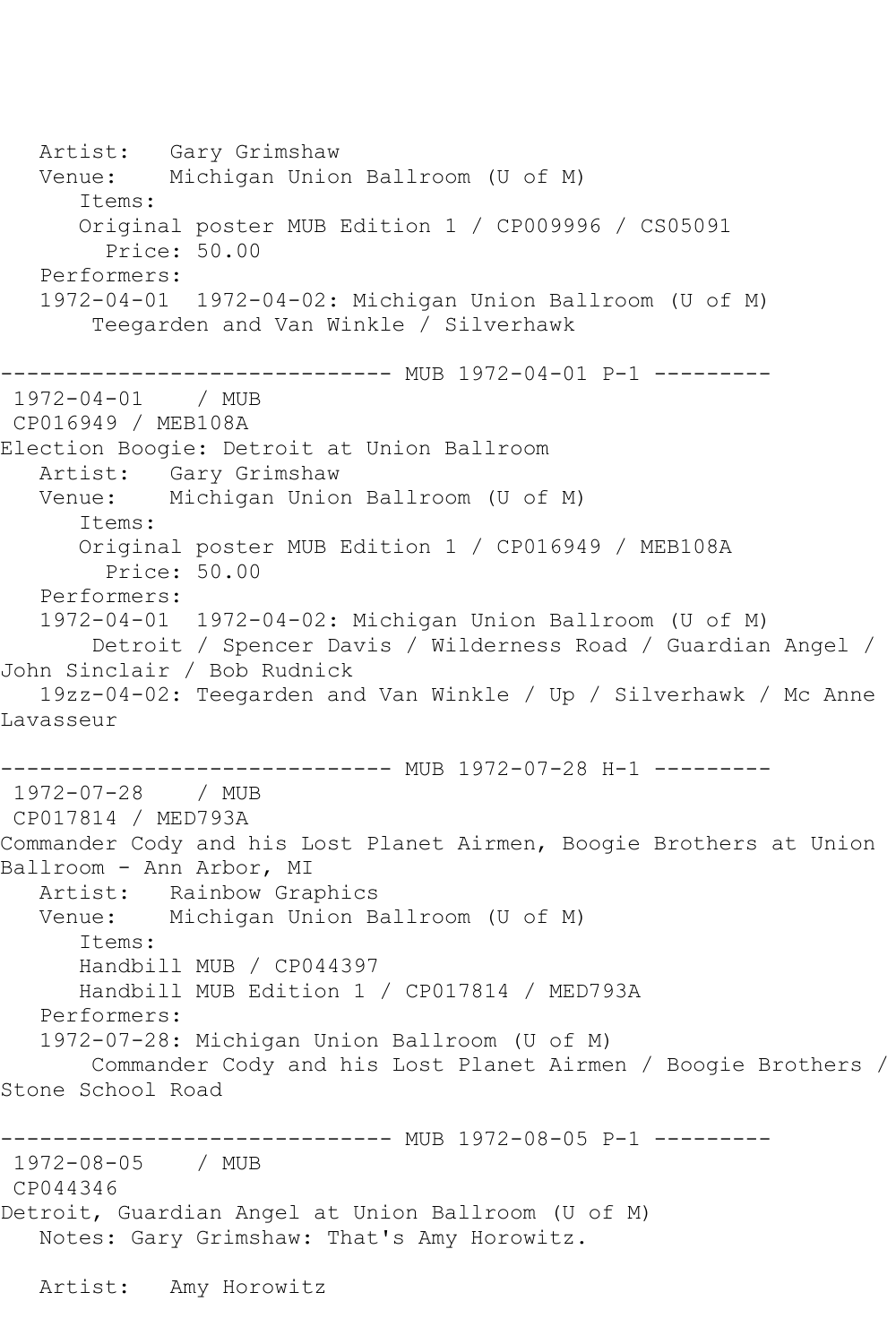Venue: Michigan Union Ballroom (U of M) Items: Original poster MUB Edition 1 / CP044346 MUB / CP016946 / MEB106B Performers: 1972-08-05: Michigan Union Ballroom (U of M) Detroit / Guardian Angel / Mojo Boogie Band / Brat -------------------- MUB 1973-01-11 H ---------1973-01-11 / MUB CP044313 Re-Humanize HRP! at the Faculty Lounge, Michigan Union Event: Come to the HRP Mass Meeting Venue: Michigan Union Ballroom (U of M) Promoter: Ann Arbor Tribal Council Items: Handbill MUB / CP044313 Performers: 1973-01-11: Michigan Union Ballroom (U of M) ---------- MUB 1973-03-01 P-1 ---------1973-03-01 / MUB CP017720 / MED732A Knock Down Party Band, Mitch Ryder at Union Ballroom - Ann Arbor, MI Artist: Rainbow Graphics<br>Venue: Michigan Union B Michigan Union Ballroom (U of M) Items: Original poster MUB Edition 1 / CP017720 / MED732A Performers: 1973-03-01: Michigan Union Ballroom (U of M) WNRZ Knock Down Party Band / Mitch Ryder / Uprising / Rio Smokehouse ------------------------------ MUB 1973-03-03 H-1 --------- 1973-03-03 / MUB CP044330 Registration Rock and Roll Marathon! Up, Geyda at Union Ballroom Artist: Rainbow Graphics Venue: Michigan Union Ballroom (U of M) Items: Handbill MUB Edition 1 / CP044330 Performers: 1973-03-03: Michigan Union Ballroom (U of M) Up / Geyda / Harvey Khek / Icarus / Rapid Transit / Hot Water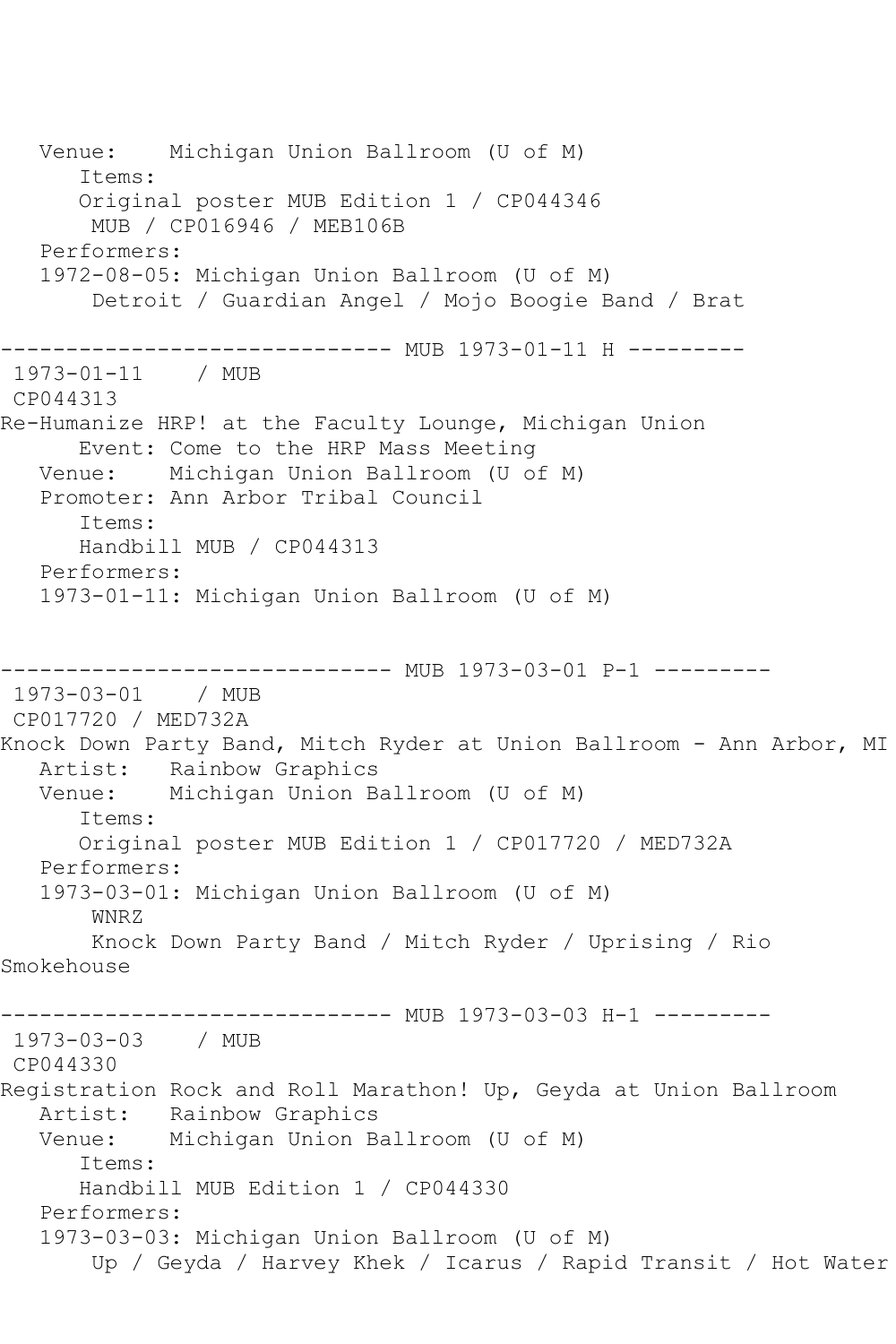------------------------------ MUB 1973-04-13 P-1 ---------<br>1973-04-13 / MUB 1973-04-13 CP006173 / CP01422 Stanley Krippner, William O. Douglas at Michigan Union Ballroom - Ann Arbor, MI Private Notes: Grimshaw Artist: Gary Grimshaw Venue: Michigan Union Ballroom (U of M) Items: Original poster MUB Edition 1 / CP006173 / CP01422 Price: 200.00 Performers: 1973-04-13 1973-04-15: Michigan Union Ballroom (U of M) Stanley Krippner / William O. Douglas / Buckminster Fuller / Frances Lappe / Paolo Soleri / Cleve Backster / J.B. Rhine / Murray Bookchin / Leslie Stevens / B.F. Skinner / Arthur C. Clarke ------------------------------ MUB 1974-09-14 P-1 --------- 1974-09-14 / MUB CP017344 / MEB476 Rockets, Slink Rand Group at Union Ballroom - Ann Arbor, MI Venue: Michigan Union Ballroom (U of M) Promoter: Bitter Carrot Items: Original poster MUB Edition 1 / CP017344 / MEB476 Performers: 1974-09-14: Michigan Union Ballroom (U of M) Rockets / Slink Rand Group / John Sinclair ----------------------------- MUB 1974-09-14 P-1 ---------<br>1974-09-14 / MUB  $1974 - 09 - 14$ CP017355 / MEB487 Rockets, Slink Rand Group at Union Ballroom - Ann Arbor, MI Venue: Michigan Union Ballroom (U of M) Promoter: Bitter Carrot Items: Original poster MUB Edition 1 / CP017355 / MEB487 Performers: 1974-09-14: Michigan Union Ballroom (U of M) Rockets / Slink Rand Group ------------------------------ MUB 1974-09-23 P-1 --------- 1974-09-23 / MUB CP017469 / MEB602 In Memory of John Coltrane Notes: Gary Grimshaw: "Robin Sommers, but looks like a Grimshaw." Artist: Robin Sommers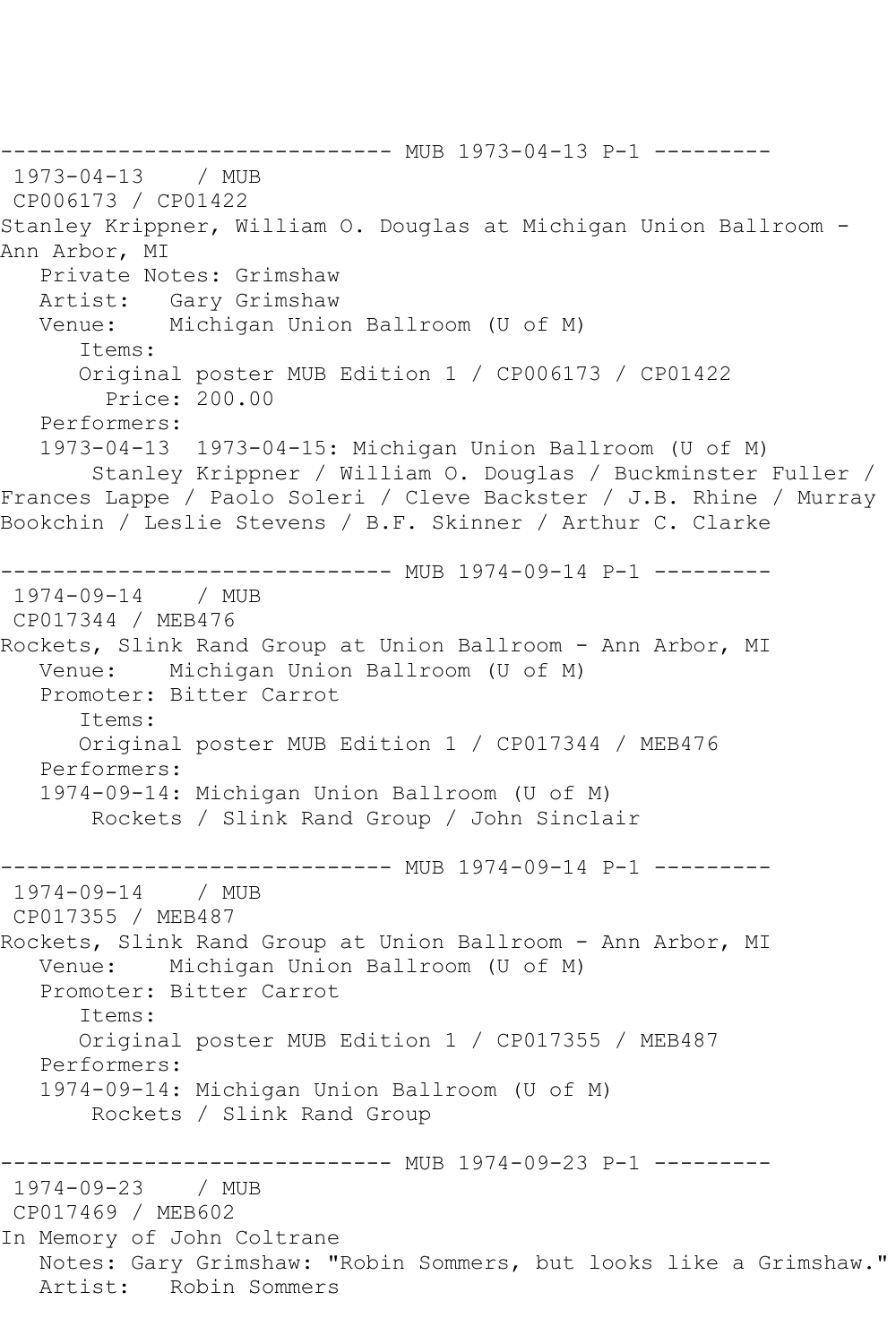Venue: Michigan Union Ballroom (U of M) Items: Original poster MUB Edition 1 / CP017469 / MEB602 MUB / CP016772 / MEB028 Performers: 1974-09-23: Michigan Union Ballroom (U of M) MC5 / Stoges / Up / John Coltrane (in Memory Of) ------------------- MUB 1974-12-14 P-1 ---------1974-12-14 / MUB CP017572 / MED660A Radio King and his Court of Rhythm, Mojo Boogie Band at Michigan Union Ballroom (U of M) - Ann Arbor, MI Artist: Rainbow Graphics Venue: Michigan Union Ballroom (U of M) Items: Original poster MUB Edition 1 / CP017572 / MED660A MUB / CP017809 / MED790B Performers: 1974-12-14: Michigan Union Ballroom (U of M) Radio King and his Court of Rhythm / Mojo Boogie Band ------------------------------ MUB 1975-04-07 P-1 --------- 1975-04-07 / MUB CP017358 / MEB490 Gil Scott-Heron, Midnight Band at Michigan Union Ballroom (U of M) - Ann Arbor, MI<br>Venue: Mi Michigan Union Ballroom (U of M) Items: Original poster MUB Edition 1 / CP017358 / MEB490 Performers: 1975-04-07: Michigan Union Ballroom (U of M) Gil Scott-Heron / Midnight Band -------------- MUB 1978-04-07 ® ---------1978-04-07 / MUB Kilpatrick, Von Hoffman at Union Ballroom - Ann Arbor, MI Artist: Danny Garrett Venue: Michigan Union Ballroom (U of M) Items: MUB / Performers: 1978-04-07: Michigan Union Ballroom (U of M) Kilpatrick / Von Hoffman ------------------------------ 1983-10-01 P ---------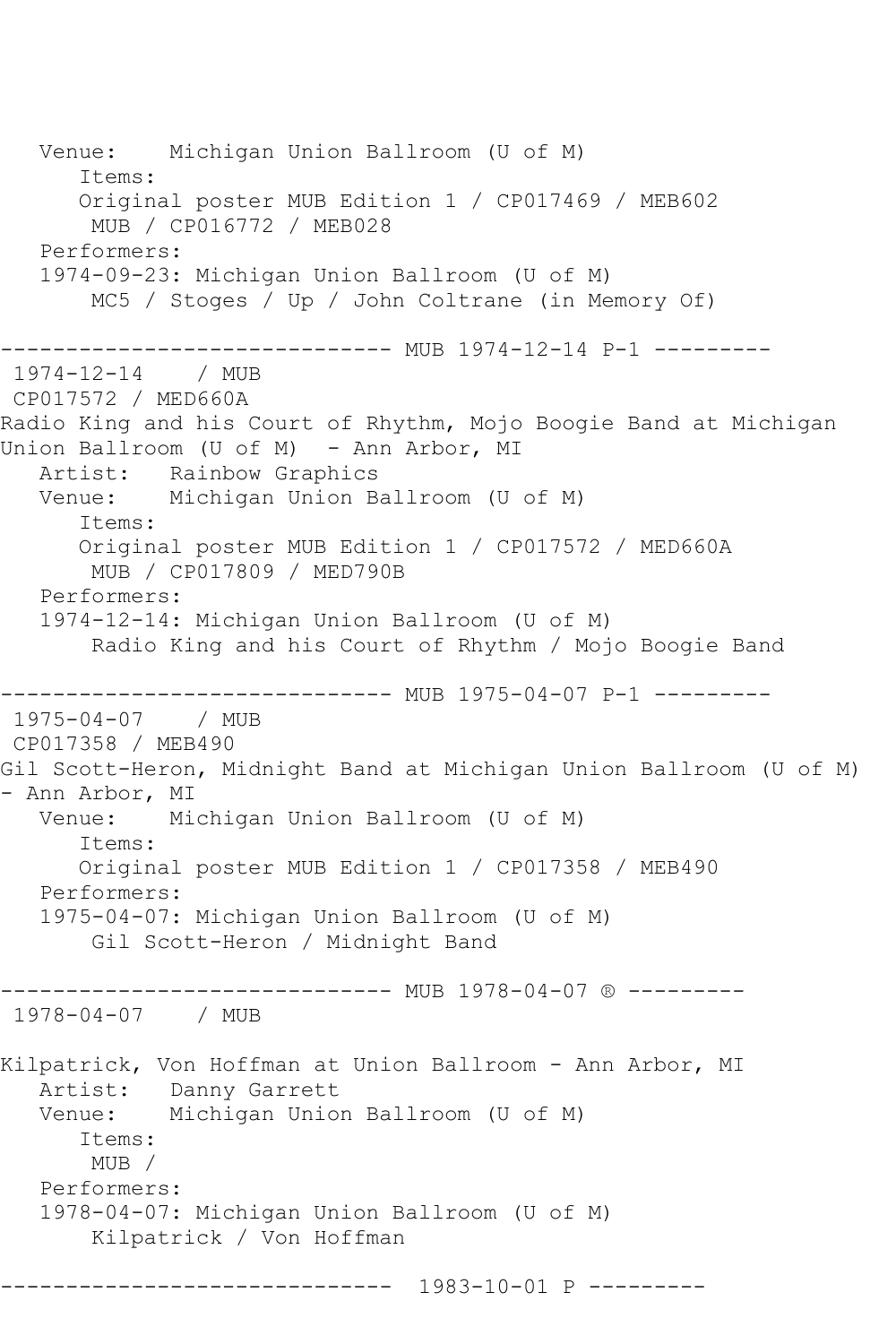```
1983-10-01 / 
CP045962 / CP045962
Urbations, Non Fiction at Riverfront Regatta Party - Ann Arbor, MI
   Venue: Riverfront Regatta Party
    Promoter: John Sinclair
       Items:
       Original poster / CP045962 / CP045962
    Performers:
    1983-10-01: Riverfront Regatta Party
        Urbations
    1983-10-01: (not found)
        Urbations
    1983-10-02: (not found)
        Urbations
    1983-10-13 1983-10-14: Ricks
        Urbations
    1983-10-07 1983-10-08: Alvin's Twilite Bar
        Urbations / Non Fiction
    1983-10-09: (not found)
        Urbations
    1983-10-15: Hollywood Bowl
        Detroit
        Urbations
    1983-10-16: (not found)
        Urbations
    1983-10-21: Michigan Union Ballroom (U of M)
        Urbations
    1983-10-22: Joe's Star Lounge
        Urbations
    1983-10-23: (not found)
        Urbations
    1983-10-27: Image Express
        Urbations
    1983-10-28: Ranch
        Urbations
    1983-10-29: Madison Square Garden
        Detroit
        Urbations
    1983-10-31: Eastern Michigan University
        Urbations
------------------------------ MUB 1984-11-01 P-1 ---------
1984-11-01 / MUB 
CP019281 / XD015
Patrick Moraz, Bill Bruford at Michigan Union Ballroom (U of M) -
Ann Arbor, MI
   Venue: Michigan Union Ballroom (U of M)
```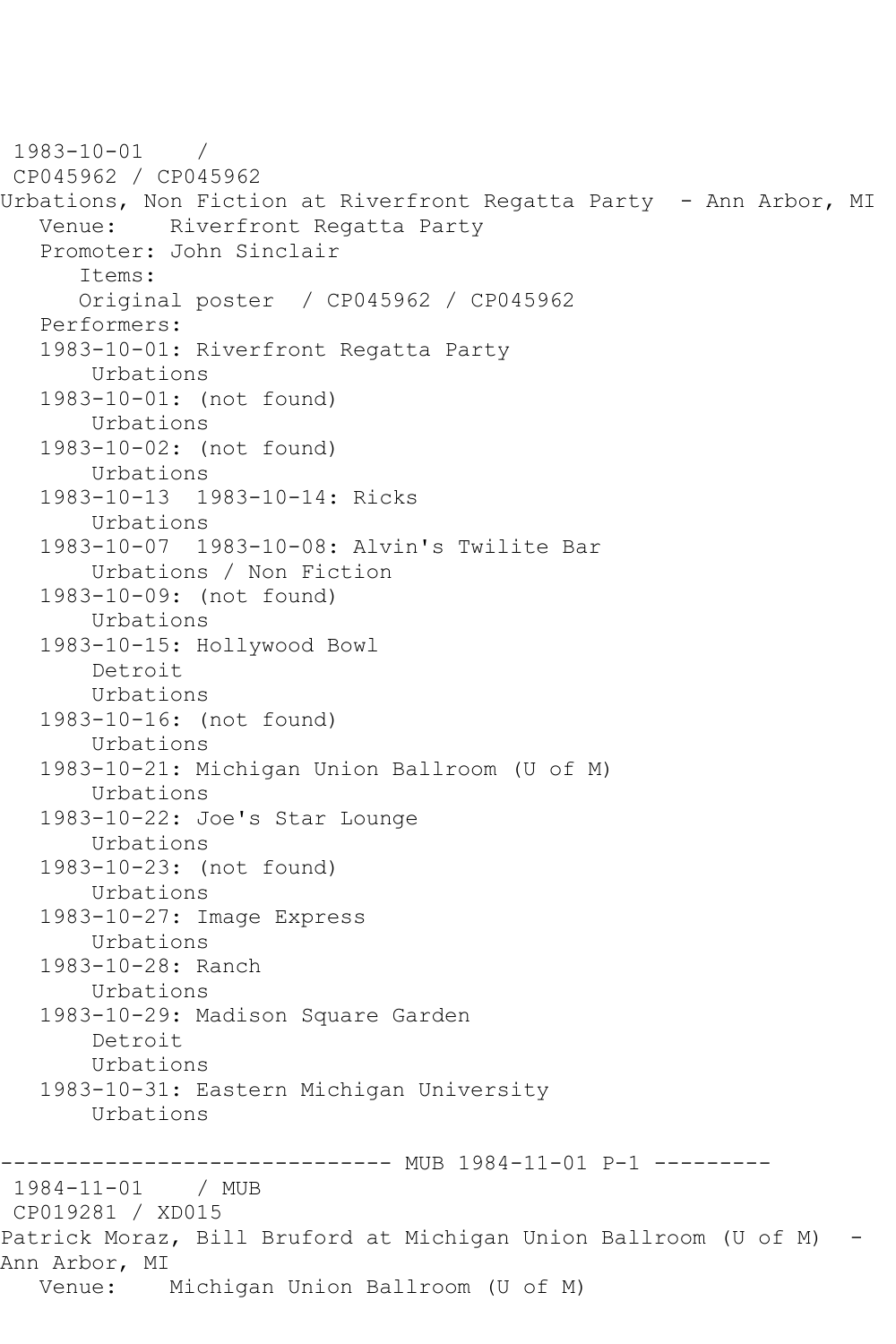Items: Original poster MUB Edition 1 / CP019281 / XD015 Performers: 1984-11-01: Michigan Union Ballroom (U of M) Patrick Moraz / Bill Bruford / King Crimson ------------------------------ MUB 19zz-02-04 P-1 --------- 19zz-02-04 / MUB CP017312 / MEB443 Mingus at Michigan Union Ballroom (U of M) - Ann Arbor, MI Venue: Michigan Union Ballroom (U of M) Promoter: Eclipse Items: Original poster MUB Edition 1 / CP017312 / MEB443 Performers: 19zz-02-04 19zz-02-05: Michigan Union Ballroom (U of M) Mingus ------------------------------ MUB 19zz-03-08 H --------- 19zz-03-08 / MUB CP044291 Come to the First Tribal Caucus at the Michigan Union, Ann Arbor Venue: Michigan Union Ballroom (U of M) Promoter: Ann Arbor Tribal Council Items: Handbill MUB / CP044291 Performers: 19zz-03-08: Michigan Union Ballroom (U of M) ------------------------------ MUB 19zz-12-09 H --------- 19zz-12-09 / MUB CP044465 John Froines, Ken Cockerel at Union Ballroom - Ann Arbor, MI Event: Benefit Beret Legal Defense Fund Venue: Michigan Union Ballroom (U of M) Items: Handbill MUB / CP044465 Performers: 19zz-12-09: Michigan Union Ballroom (U of M) John Froines / Ken Cockerel ------------------------------ MUB Non Date P-1 ---------<br>Non Date / MUB Non Date CP017460 / MEB593 MC5, House of Joseph at Union Ballroom - Ann Arbor, MI Benefit: Dance Benefit